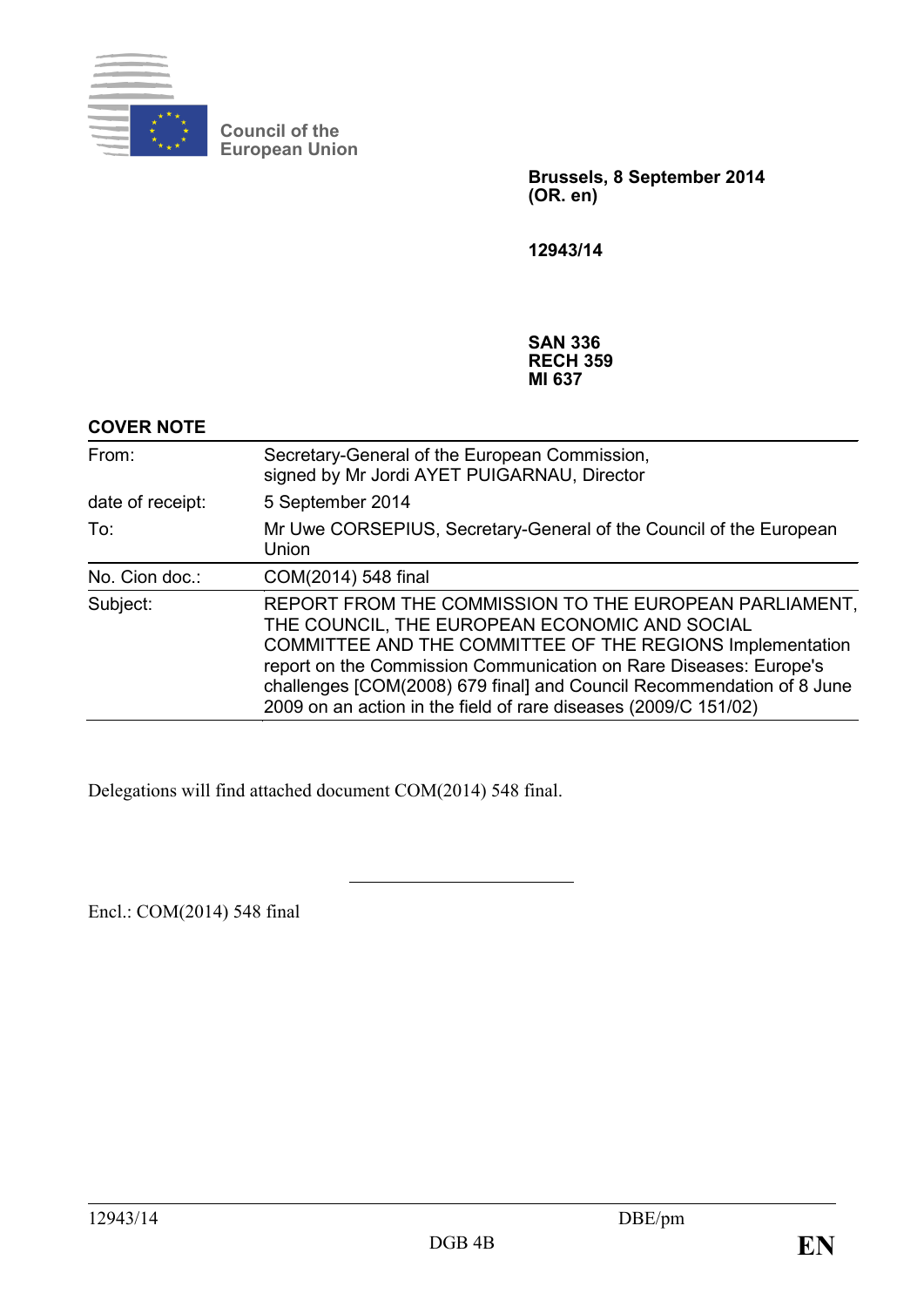

EUROPEAN **COMMISSION** 

> Brussels, 5.9.2014 COM(2014) 548 final

#### **REPORT FROM THE COMMISSION TO THE EUROPEAN PARLIAMENT, THE COUNCIL, THE EUROPEAN ECONOMIC AND SOCIAL COMMITTEE AND THE COMMITTEE OF THE REGIONS**

**Implementation report on the Commission Communication on Rare Diseases: Europe's challenges [COM(2008) 679 final] and Council Recommendation of 8 June 2009 on an action in the field of rare diseases (2009/C 151/02)**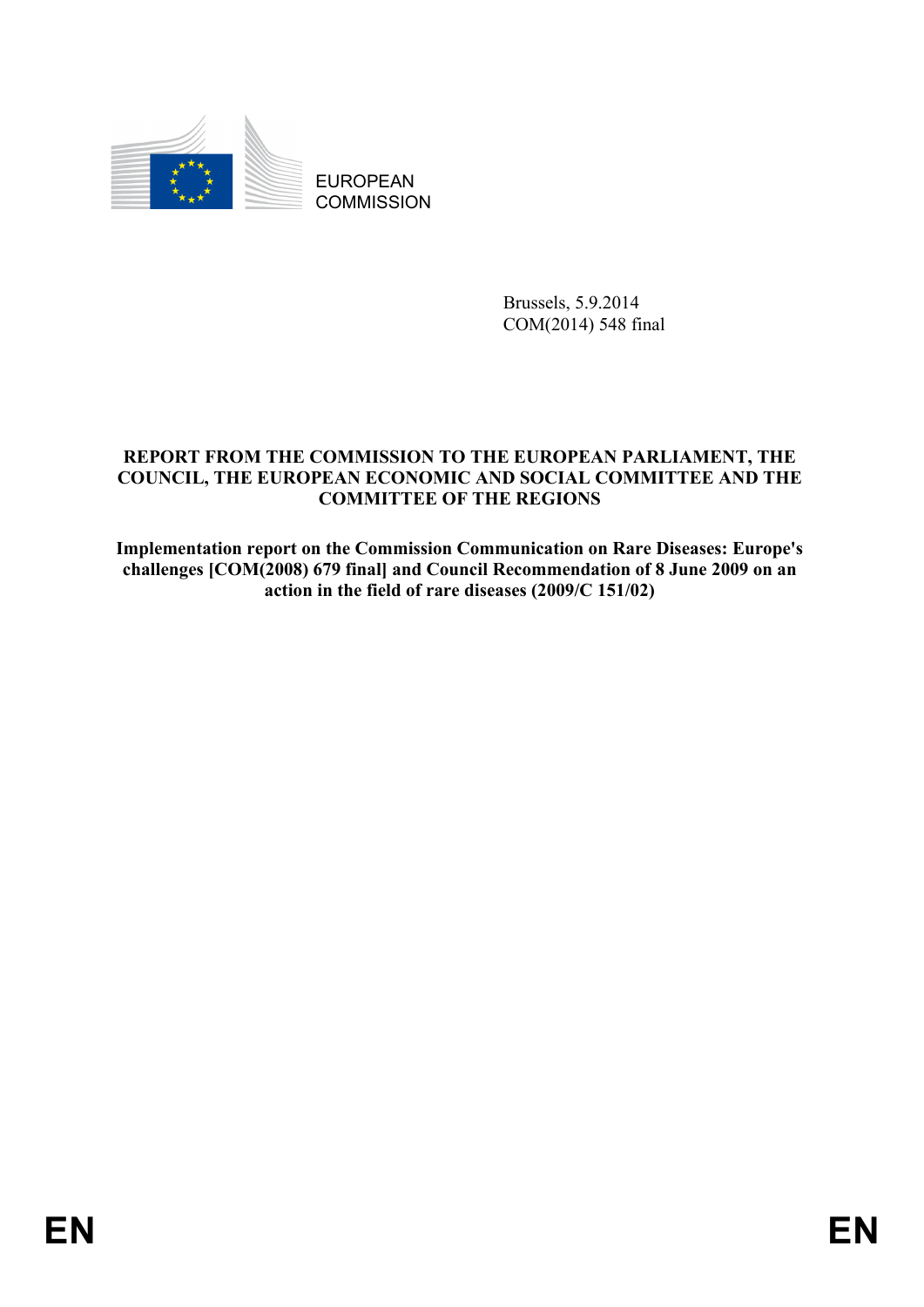# **Contents**

| <u>1.</u>                |                                                                                                                                   |
|--------------------------|-----------------------------------------------------------------------------------------------------------------------------------|
| <u>a.</u>                |                                                                                                                                   |
| <u>b.</u>                |                                                                                                                                   |
| <u>2.</u>                |                                                                                                                                   |
| <u>a.</u>                |                                                                                                                                   |
| <u>b.</u>                |                                                                                                                                   |
| <u>3.</u>                |                                                                                                                                   |
| <u>a.</u>                |                                                                                                                                   |
| <u>b.</u>                |                                                                                                                                   |
| <u>4.</u>                |                                                                                                                                   |
| <u>a.</u>                |                                                                                                                                   |
| <u>b.</u>                |                                                                                                                                   |
| <u>5.</u>                |                                                                                                                                   |
| <u>a.</u>                |                                                                                                                                   |
| <u>b.</u>                |                                                                                                                                   |
| 6.                       |                                                                                                                                   |
| <u>z.</u>                |                                                                                                                                   |
| <u>a.</u>                |                                                                                                                                   |
| <u>b.</u>                |                                                                                                                                   |
| <u>8.</u>                |                                                                                                                                   |
| <u>9.</u>                |                                                                                                                                   |
| <u>a.</u>                |                                                                                                                                   |
| <u>b.</u>                |                                                                                                                                   |
|                          | Working Group "Mechanism of Coordinated Access to Orphan Medicinal Products" under the Process on Corporate Responsibility in the |
|                          |                                                                                                                                   |
| $\underline{\mathsf{C}}$ |                                                                                                                                   |
| <u> 10.</u>              |                                                                                                                                   |
| <u> 11.</u>              |                                                                                                                                   |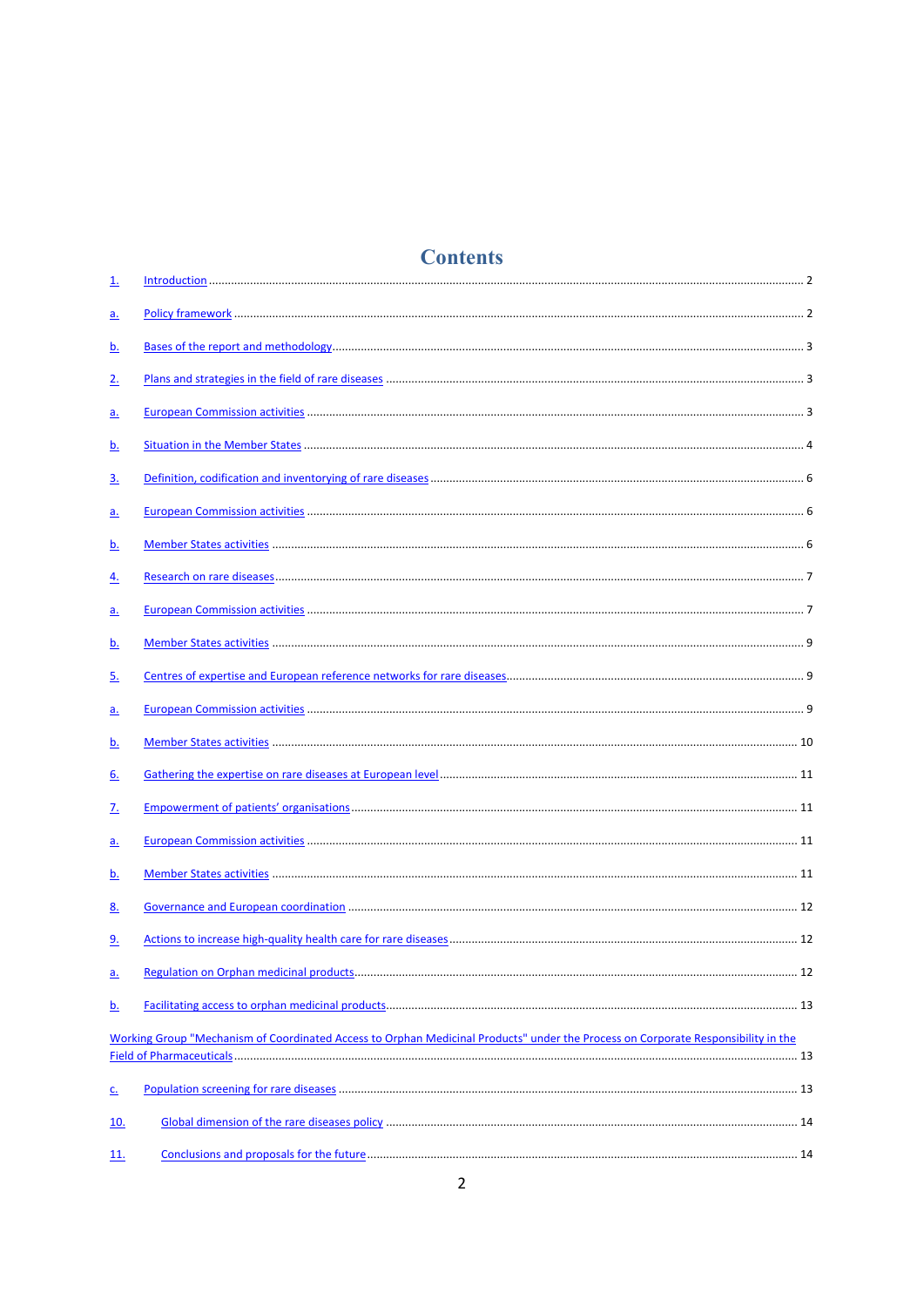### **1. Introduction**

### **a. Policy framework**

Rare diseases affect between **27 and 36 million people in the European Union** and are a key health policy priority due to the limited number of patients and scarcity of relevant knowledge and expertise regarding particular diseases.

Patients with rare diseases often spend years of uncertainty waiting for their disease to be diagnosed, and for an appropriate treatment to be found. The medical expert who can diagnose such a rare disease may practice in another region or indeed in another Member State. Scientific knowledge on the specific rare disease is likely to be insufficient and scattered.

This is why the European Union dimension and the co-operation between Member States can make a difference, for example in pooling together knowledge and expertise, in fostering research and co-operation and in granting the authorisation of the best possible medicines for the whole European Union. EU action on rare diseases provides high added value.

To achieve this goal in 2008, the Commission adopted a **Communication on Rare Diseases:**  Europe's challenge<sup>[1](#page-3-0)</sup>, setting out an overall strategy to support Member States in diagnosing, treating and caring for EU citizens with rare diseases. The Communication focuses on three main areas: i) improving the recognition and visibility of rare diseases; ii) supporting policies on rare diseases in the Member States for a coherent overall strategy, and iii) developing cooperation, coordination and regulation for rare diseases at EU level.

Alongside the Communication, a **Council Recommendation on action in the field of rare diseases[2](#page-3-1)** was adopted a few months later, calling on Member States to put national strategies in place. The Recommendation focuses on i) definition, codification and inventory of rare diseases, ii) research, iii) European reference networks, iv) gathering expertise at EU level, v) empowerment of patient organisations, and vi) sustainability.

Article 13 of Directive 2011/24/EU**[3](#page-3-2)** on the application of patients' rights in cross-border healthcare also addresses rare diseases. It states that the Commission shall support Member States, in particular by making health professionals aware of the tools available to assist the diagnosis of rare diseases, and by making stakeholders aware of the possibilities offered by Regulation 883/2004**[4](#page-3-3)** for referral of rare disease patients to other Member States.

 $\overline{a}$ 

<span id="page-3-0"></span> $1$  COM(2008) 679 final of 11 November 2008

<span id="page-3-1"></span><sup>2</sup> OJ C 151, 03/07/2009, p. 7–10

<span id="page-3-2"></span><sup>3</sup> OJ L 88, 04/04/2011, p. 45–65

<span id="page-3-3"></span><sup>4</sup> <http://eur-lex.europa.eu/LexUriServ/LexUriServ.do?uri=OJ:L:2004:166:0001:0123:en:PDF>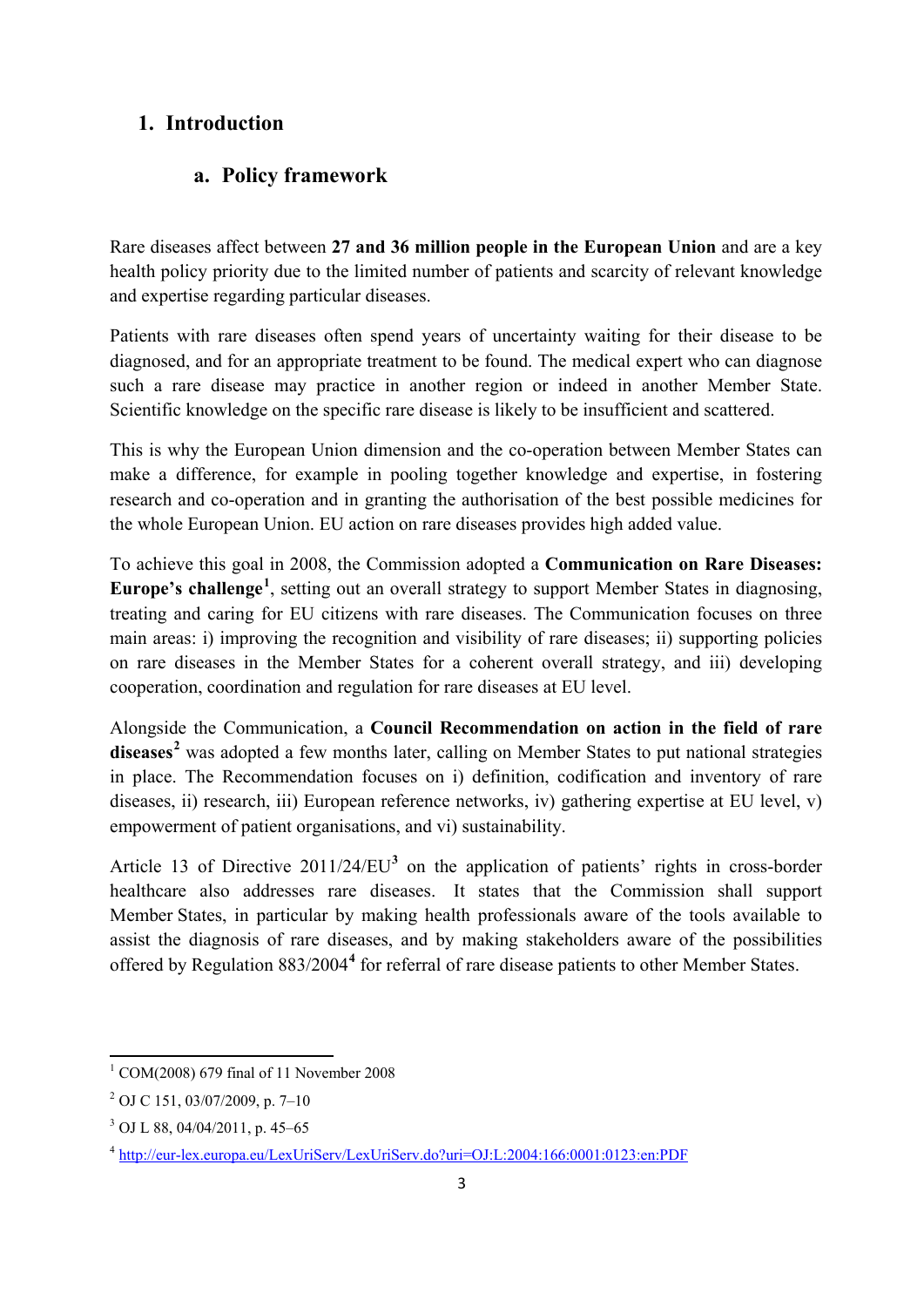Rare Diseases were identified, for the first time, as a priority field for public health action in the European Union, in the Commission Communication of 24 November 1993 $<sup>5</sup>$  $<sup>5</sup>$  $<sup>5</sup>$  on the</sup> framework for action in the field of public health. This was followed by providing support for several projects as well as by setting up the **Rare Diseases Task Force.** 

**The Orphan Medicinal Products Regulation** (Regulation (EC) No 141/2000 of the European Parliament and of the Council of 1[6](#page-4-1) December 1999 on orphan medicinal products)<sup>6</sup> established criteria for orphan designation in the EU and delivered a set of incentives (e.g. 10 year market exclusivity, protocol assistance, access to the Centralised Procedure for Marketing Authorisation) to encourage research, development and marketing of medicines to treat, prevent or diagnose rare diseases.

This report presents an overview of the implementation of the rare diseases strategy to date and takes stock of achievements and lessons learnt. It seeks to draw conclusions on the extent to which the measures foreseen in the Commission Communication and the Council Recommendation have been put in place and the need for further action to improve the lives of patients affected by rare diseases and their families.

### **b. Bases of the report and methodology**

In the Communication and the Council Recommendation, the Commission was called upon to report on the implementation of the strategy. In order to collect information about the situation at national level, the Commission sent out an electronic questionnaire to Member States. Eighteen countries provided the requested information. Answers from Member States, together with information collected by the EUCERD Joint Action and published as "Report on the State of the Art of Rare Diseases Activities in Europe<sup>[7](#page-4-2)7</sup>, served as the main source of information for this Implementation report.

## **2. Plans and strategies in the field of rare diseases**

### **a. European Commission activities**

In order to support Members States in the process of developing national plans and strategies, the European Commission co-financed the EUROPLAN project from the EU Health Programme.

The project, running from April 2008 to March 2011, involved representatives of national health authorities of 21 Member States, and brought together 57 associated and collaborating partners from 34 countries. One of the deliverables was a "Report on indicators for monitoring the implementation and evaluating the impact of a National Plan or Strategy for

<span id="page-4-0"></span><sup>5</sup> http://aei.pitt.edu/5792/ **.** 

<span id="page-4-1"></span><sup>6</sup> http://eur-lex.europa.eu/LexUriServ/LexUriServ.do?uri=OJ:L:2000:018:0001:0005:en:PDF

<span id="page-4-2"></span> $\frac{7 \text{ http://www.eucerd.eu/?page}}{1}$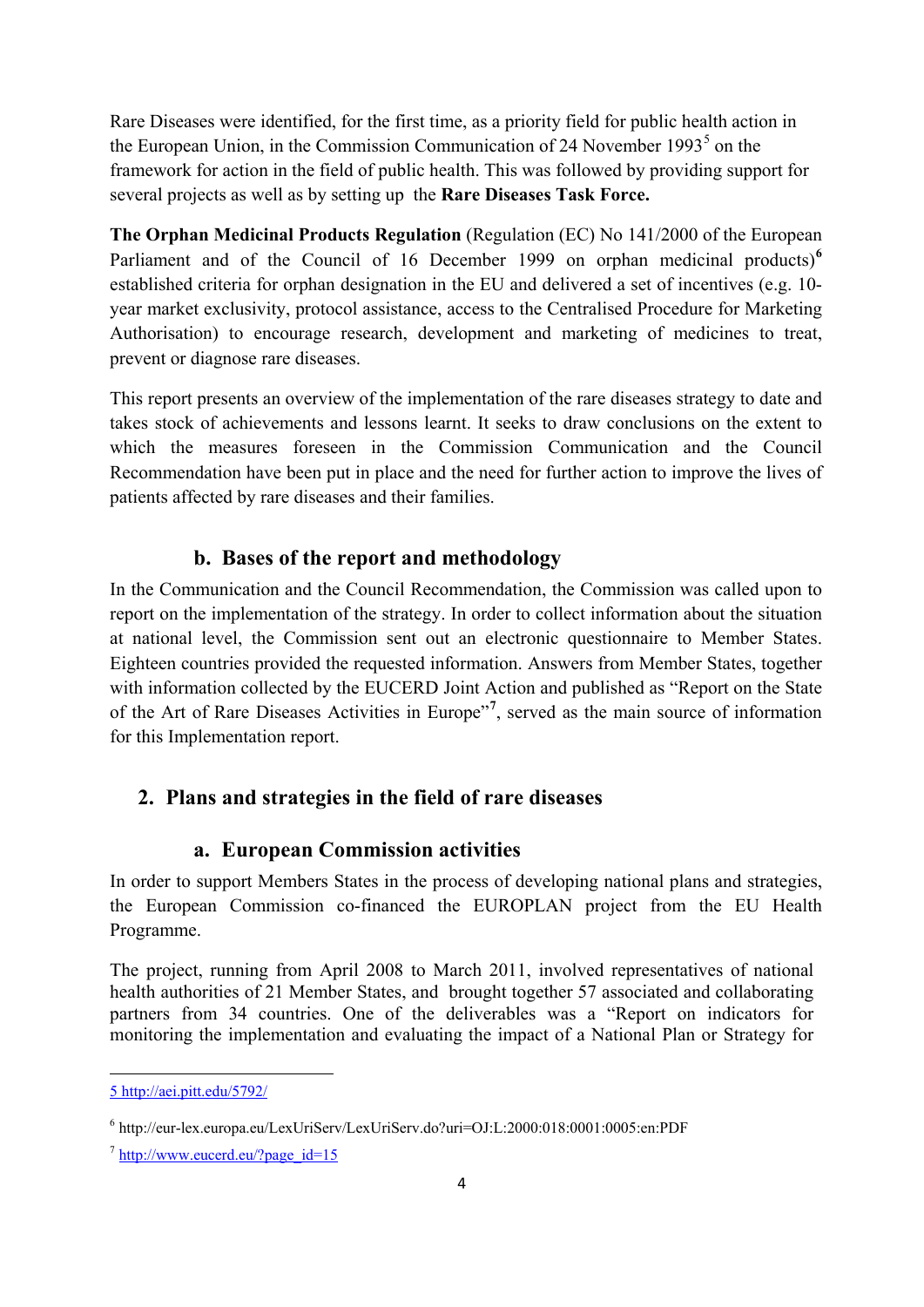rare diseases" which served as a basis for the adoption of the "EUCERD Recommendations on Core Indicators for Rare Disease National Plans/Strategies"**[8](#page-5-0)** .

Some EUROPLAN activities, especially those related to technical assistance to Member States with particular difficulties in the preparation of their national plan or strategy, are covered further by a specific work package of the EUCERD Joint Action.

Through this work package, the Commission continues to support the preparation of national plans in the countries where such plans are not yet in place.

The EUCERD Joint Action covers a 42-month period (March 2012 – August 2015). It supports Members States in the development of strategies, mapping the provision of specialised social services and integration of rare diseases into mainstream social policies, as well as supporting implementation of a coding and classification of rare diseases. The Joint Action also provides support for the production of OrphaNews Europe<sup>[9](#page-5-1)</sup> and the annual State of the Art report of Rare Disease Activities in Europe.

## **b. Situation in the Member States**

*Objectives for action:* In the Council Recommendation Member States committed themselves to adopt a plan or strategy to address rare diseases as soon as possible and by the end of 2013 at the latest.

In 2009, a focus on rare diseases was relatively new and innovative in most Member States and only a few had national plans in place. These were Bulgaria, France, Portugal and Spain.

By the first quarter of 2014, 16 **Member States had national plans or strategies in place to address rare diseases**. **Seven** further countries are well advanced in the development of their plans/strategies.

**Member States with an adopted National plan or strategy for rare diseases:** Belgium, Bulgaria, Cyprus, Czech Republic, France, Germany, Greece, Hungary, Lithuania, Netherlands, Portugal, Romania, Slovakia, Slovenia, Spain, United Kingdom.

**Member States in advanced stage of preparation of the National plan or strategy for rare diseases:** Austria, Croatia, Denmark, Finland, Ireland, Italy, Poland.

<span id="page-5-0"></span><sup>&</sup>lt;sup>8</sup> http://www.eucerd.eu/wp-content/uploads/2013/06/EUCERD\_Recommendations\_Indicators\_adopted.pdf

<span id="page-5-1"></span><sup>9</sup> http://www.orpha.net/actor/cgi-bin/OAhome.php?Ltr=EuropaNews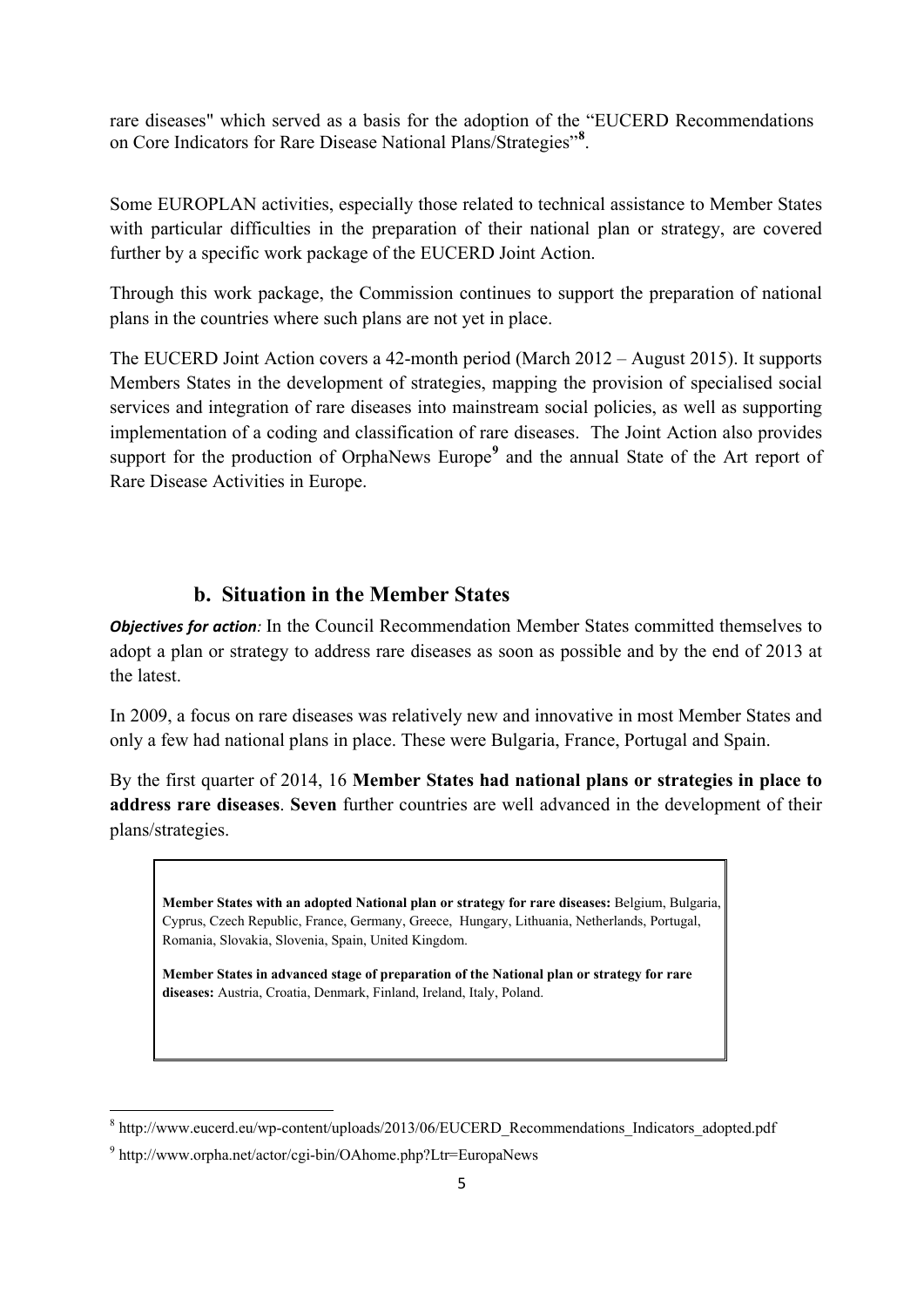Countries vary considerably in the level of implementation of their plans. This is partially due to the fact that several countries such as the UK, Germany, the Netherlands and Belgium only recently adopted their plans/strategies. Only one country, France, has already finished implementing the first plan and adopted a second national plan.

Most Member States have no dedicated budget for the implementation of national plans. Funding is usually provided as part of overall health spending. Countries do provide occasional budgets for the implementation of specific projects. Some countries reported that budgets are under additional strain as a result of the economic crisis.

Despite their comprehensiveness and inter-sectorial approach, all plans were adopted at the level of the Ministry of Health. In the Czech Republic, in addition, the plan was also endorsed by the Prime Minister.

The scope of the rare diseases plans differs between countries. For example, while rare cancers are an important part of the rare diseases spectrum, several plans/strategies do not cover this group of diseases. This is true for Germany, France, Belgium, Denmark and Portugal. Denmark does not consider infectious diseases as rare diseases.

Fourteen countries have run information campaigns to raise awareness on rare diseases. Germany, Croatia, Cyprus and Latvia are currently preparing their campaigns.

Monitoring and evaluating national plans are important aspects of this initiative and the EU co-funded the EUROPLAN project<sup>[10](#page-6-0)</sup> - and subsequently the EUCERD Joint Action<sup>[11](#page-6-1)</sup> – to provide a framework to support Member States in their efforts to develop and implement their national plans.

Other countries with plans in place (Croatia, France, Lithuania, Portugal and Spain) base their monitoring strategy on EUROPLAN indicators. Bulgaria and Slovakia have no monitoring strategy. In the remaining countries monitoring strategies are under development.

## **3. Definition, codification and inventorying of rare diseases**

### **a. European Commission activities**

*Objectives for action:* Establishing a clear definition of rare diseases is a prerequisite for effective actions in this field. In Article 3 of the Council Recommendation, Member States committed to use for the purposes of Community-level policy work a common definition of a rare disease as a **disease affecting no more than 5 per 10,000 persons**. It is also important to rapidly improve the codification of rare diseases in the healthcare systems. Member States

<span id="page-6-0"></span><sup>10</sup> http://www.europlanproject.eu/\_newsite\_986989/index.html **.** 

<span id="page-6-1"></span><sup>11</sup> http://ec.europa.eu/eahc/projects/database.html?prjno=20112201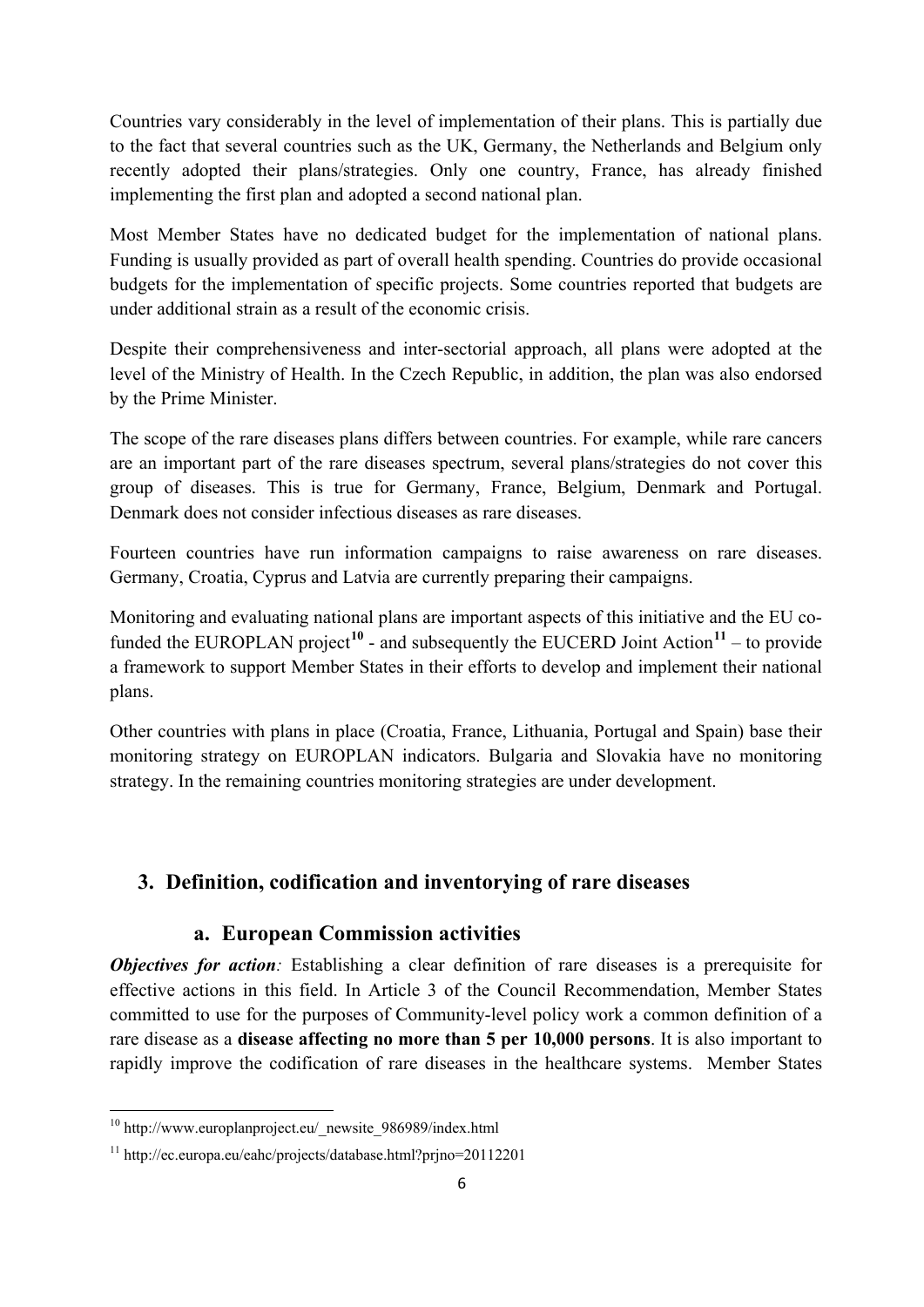have agreed to aim at ensuring that rare diseases are adequately coded and traceable in health information systems as well as to contribute actively to the development of the EU easily accessible and dynamic inventory of rare diseases based on the Orphanet network**[12](#page-7-0)**.

Examples of the **situation in various Member States as regards the rare diseases definition**:

- **Sweden**: diseases or disorders which affect fewer than 100 people per million, and which lead to a marked degree of disability;
- **Finland**: uses the definition of no more than 1 in 2000 affected persons and of severe/debilitating disease;
- **Denmark**: has not established an official definition of rare disease. Danish health authorities tend to define rare disease as those affecting no more than 500-1,000 patients in the Danish population;
- **Estonia**: has no approved official definition of rare diseases. Stakeholders, however, accept the EU definition from the Regulation on Orphan medicinal products;
- **Belgium**: defines rare diseases as life-threatening or chronically debilitating diseases which are of such low prevalence that special combined efforts are needed to address them. As a guide, low prevalence means affecting less than 5 per 10,000 individuals in the European Union Community.

### **b. Member States activities**

Member States with adopted plans or strategies comply with the EU definition for the Community level policy. Those without plans in place usually do not have any official definition of rare disease.

Currently **all Member States are using the International Classification of Diseases ICD-9 or ICD-10 systems** in which most rare diseases are absent. Recently some of the Member States decided to introduce ORPHA codes (rare diseases codification system developed by the Orphanet database) in their health statistics systems in parallel to the ICD nomenclature or as a pilot project. The EUCERD joint action is providing input into the WHO ICD-11 draft in order to ensure the presence of rare diseases in international nomenclatures.

In order to collect and make available information on rare diseases, the Commission is supporting the **Orphanet Joint Action[13](#page-7-1)** through the EU Health Programme, involving all Member States, either as associated or collaborating partners. Orphanet is a relational database available in seven languages which aims to link together information on over 6,000 diseases and allows for multiple queries. Each country also has its own entry page in their national language.

<span id="page-7-0"></span><sup>&</sup>lt;sup>12</sup> http://www.orpha.net/consor/cgi-bin/index.php

<span id="page-7-1"></span><sup>13</sup> http://ec.europa.eu/eahc/projects/database.html?prjno=20102206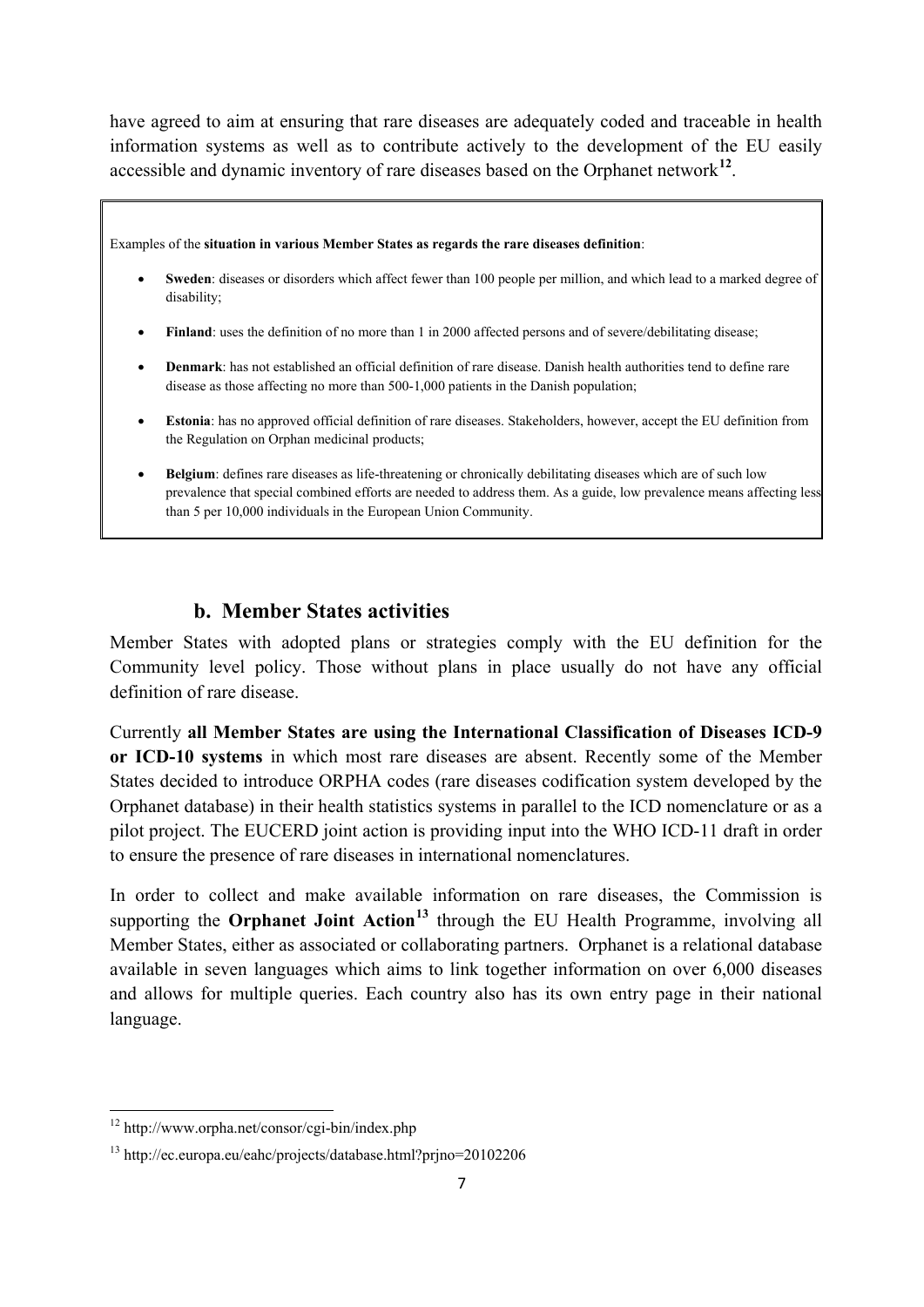#### **4. Research on rare diseases**

#### **a. European Commission activities**

*Objectives for action:* under point 5.12 of the Communication and under article 3 of the Council Recommendation, Member States and the Commission are called upon to seek to improve the coordination of Community, national and regional programmes for rare diseases research. The EU has funded close to **120 collaborative research projects** relevant to rare diseases through its **Seventh Framework Programme for Innovation and Technological Development (FP7)<sup>[14](#page-8-0)</sup>**. With a total budget of **over**  $\epsilon$ **620 million**, these projects span across several disease areas such as neurology, immunology, cancer, pneumology, and dermatology**[15](#page-8-1)**. Through its research policy activities, the European Commission has also been a driving force in the launch of initiatives aiming to better coordinate research at European and international levels.

#### **Examples of national programmes for research in rare diseases**

**.** 

In **Germany** in September 2010, a new call for proposals for the possible extension of the 10 networks which started in 2008 and the creation of new networks was published. After the evaluation of 39 proposals by a review board of international rare disease experts, the Federal Ministry of Education and Research has selected 12 networks for funding starting in 2012 with more than €21 million for three years. Additional funding of rare disease research is ongoing in other funding initiatives such as the National Genome Research Network (NGFN), Innovative Therapies, Regenerative Medicine, Molecular Diagnostics, Clinical Trials and others, representing about  $\epsilon$ 20 million per year.

In **France** calls for research projects are steered by the French National Agency for Research (basic research) or by the Ministry of Health (clinical research) or by both (translational research). Calls for projects in Social Sciences are also available. Patients' associations also provide research funds. Basic, clinical and translational research is constantly supported across the board with no national priority on a specific rare disease. An amount of €51 million was allotted for research during the second national plan 2011-2014.

In **Croatia** there is a lack of detailed data on funds devoted for research on rare diseases. It is estimated that around 4% of current research projects in Croatia can be related to rare diseases.

The EU-funding strategy for rare diseases research has focused on the understanding of the underlying causes for these diseases and on diagnosis, prevention and treatment. The strategy is illustrated by the FP7 health calls in 2012 and 2013, which featured several topics on rare  $diseases<sup>16</sup>$ . EU-funded collaborative research brings together multidisciplinary teams representing universities, research organisations, SMEs, industry and patient organisations

<span id="page-8-0"></span><sup>&</sup>lt;sup>14</sup> This figure refers to research funded in the Health Theme of the FP7 Cooperation Programme (2007-2013).

<span id="page-8-1"></span> $15$  A recent publication including EU funding for rare disease research can be found on: [http://ec.europa.eu/research/health/pdf/rare-diseases-how-europe-meeting-challenges\\_en.pdf](http://ec.europa.eu/research/health/pdf/rare-diseases-how-europe-meeting-challenges_en.pdf)

<span id="page-8-2"></span><sup>16</sup> The rare disease topics in the 2012 and 2013 FP7 Health Calls were: *'Support for international rare disease research; Clinical utility of –omics for better diagnosis of rare diseases*; *Databases, biobanks and clinical 'bioinformatics' hub for rare diseases*; *Preclinical and clinical development of orphan drugs; Observational trials in rare diseases*; *Best practice and knowledge sharing in clinical management of rare diseases* (2012) and *Development of imaging technologies for therapeutic interventions in rare diseases; New methodologies for clinical trials for small population groups* (2013).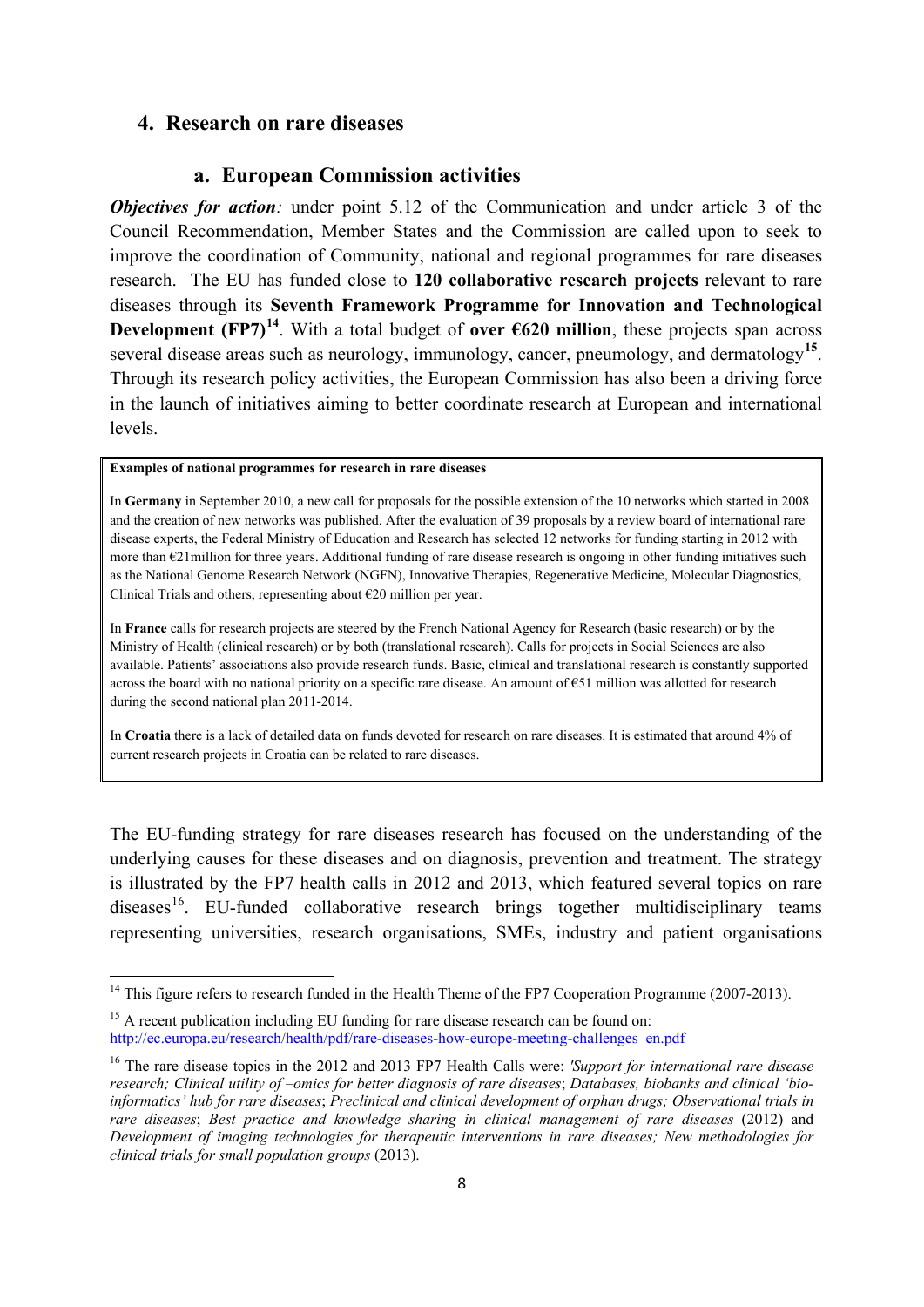from across Europe and beyond. Collaborative research on European and international level is especially important in an area such as rare diseases, characterised by small patient populations and scarce resources. The EU has also funded over 100 individual fellowships, grants and training networks in this field $17$ .

The EU-funded ERA-NET project **E-RARE-2**[18](#page-9-1) aims to develop and strengthen the coordination of national and regional research programmes. One of its main activities is the launch of Joint Transnational Calls. These calls have involved funding agencies from 13 EU Member States<sup>[19](#page-9-2)</sup> as well as Turkey, Israel, Switzerland, and Canada. Together with its predecessor, E-RARE-2 has funded over 60 research projects.

In collaboration with its national and international partners, the European Commission spearheaded the launch of the **International Rare Diseases Research Consortium (IRDiRC)**[20](#page-9-3) in early 2011. Its key objective is to deliver, by 2020, 200 new therapies for rare diseases and the means to diagnose most of them by stimulating, better coordinating, and maximising output of rare disease research on a global level. At the end of 2013, IRDiRC had over 35 member organisations from four continents committed to work together towards the initiative's goals.

The EU's strong commitment to rare disease research and to IRDiRC is set to continue through Horizon 2020, the EU Framework Programme for Research and Innovation funding for the period 2014-2020. Over the next seven-year period, the EU will continue to fund research in rare diseases for the benefit of patients in Europe and across the world.

**Patient registries and databases** constitute important instruments to serve research in the field of rare diseases and to improve patient care and healthcare planning. They help to pool data in order to achieve a sufficient sample size for epidemiological and/or clinical research. They are also vital to assessing the feasibility of clinical trials, to facilitating the planning of appropriate trials and to supporting the enrolment of patients. They can also be used for the measurement of quality, safety, efficacy and efficiency of a treatment. An overview of issues surrounding the establishment, governance and financing of academic registries was published by Orphanet<sup>21</sup>.

As of January 2014 there were **588 rare diseases registries** distributed as follows: 62 European, 35 global, 423 national, 65 regional and 3 undefined. Most of the registries are established in public and academic institutions. A minority of them are managed by

<span id="page-9-0"></span><sup>&</sup>lt;sup>17</sup> These activities have been funded through the FP7 People (Marie Curie Actions) and Ideas (European Research Council) programmes. Read more on: <http://ec.europa.eu/research/mariecurieactions> and on: [http://erc.europa.eu](http://erc.europa.eu/)

<span id="page-9-1"></span><sup>&</sup>lt;sup>18</sup> Read more on the E-RARE-2 website: [http://www.e-rare.eu](http://www.e-rare.eu/)

<span id="page-9-2"></span><sup>&</sup>lt;sup>19</sup> Austria, Belgium, France, Germany, Greece, Hungary, Italy, Latvia, the Netherlands, Poland, Portugal, Romania and Spain.

<span id="page-9-3"></span> $20$  Read more on the IRDiRC website: [http://www.irdirc.org](http://www.irdirc.org/)

<span id="page-9-4"></span><sup>21</sup> http://www.orpha.net/orphacom/cahiers/docs/GB/Registries.pdf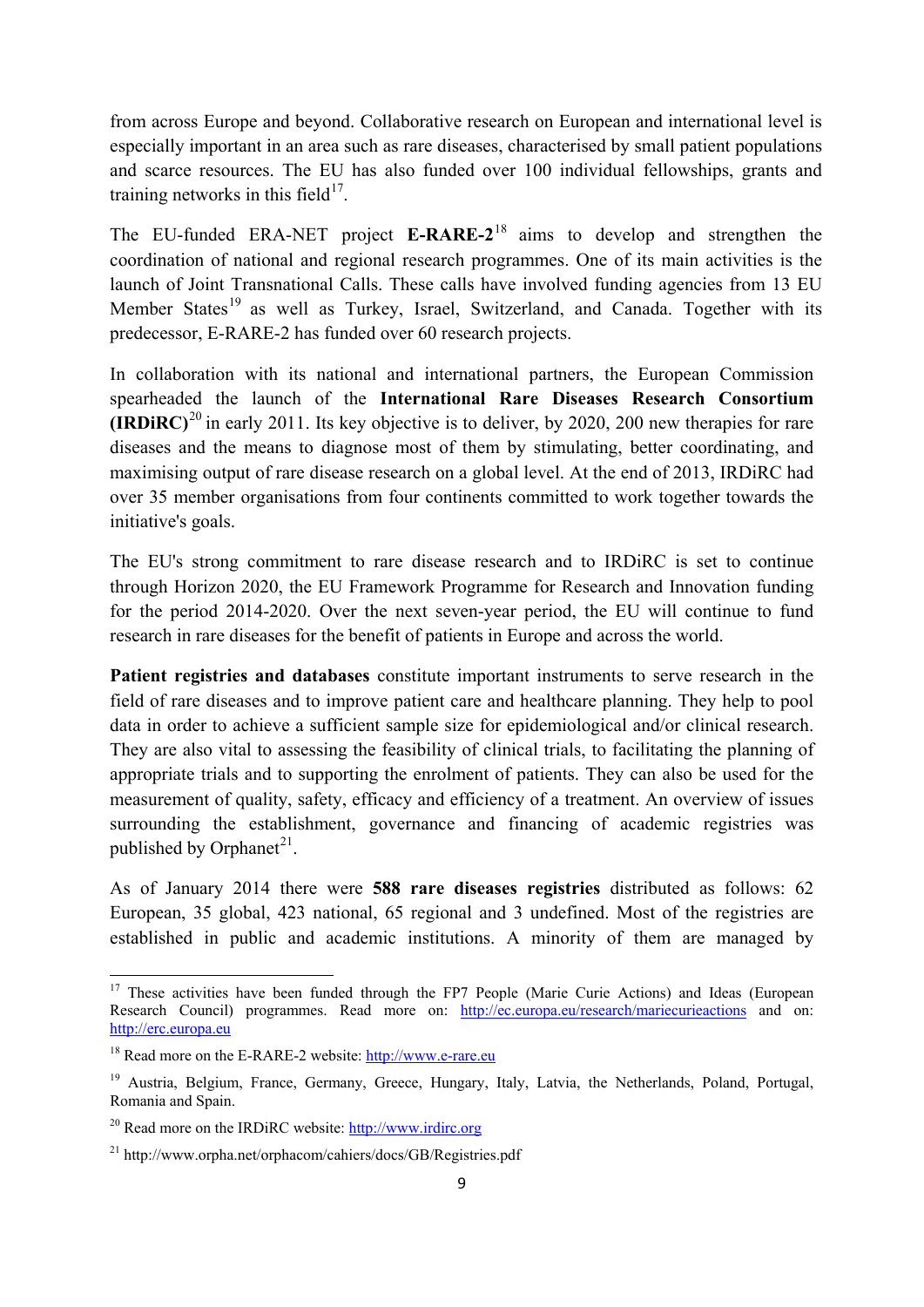pharmaceutical or biotech companies, while others are being run by patient organisations. The lack of interoperability between rare diseases registries is severely jeopardising the registries' potential.

This is why the European Commission's Joint Research Centre is currently developing a **European Platform on Rare Diseases Registration.** The main objectives for this platform are to provide a central access point for information on rare diseases patients' registries for all stakeholders, to support new and existing registries in view of their interoperability, to provide IT tools to maintain data collection and to host activities of the surveillance networks.

#### **b. Member States activities**

Some countries have specific funding programmes for research in the field of rare diseases. Amongst the countries which have established both on-going or finalised specific rare disease research funding programmes/calls are: Austria, France, Germany, Hungary, Italy, the Netherlands, Portugal, Spain and the United Kingdom.

Many other countries support rare disease projects through generalised research funding programmes. A few countries (such as France, Germany, Italy, the Netherlands and Spain) also have, or have had, specific initiatives and incentives in place to boost R&D in the field of orphan medicinal products and other innovative therapies at national level.

## **5. Centres of expertise and European reference networks for rare diseases**

#### **a. European Commission activities**

Directive 2011/24/EU on the application of patients' rights in cross-border healthcare  $(2011)^{22}$  $(2011)^{22}$  $(2011)^{22}$  sets the rules for patients' rights to access to safe and good quality treatment across EU borders and reimbursement rules. The Directive provides a firm basis for increased cooperation between national health authorities. Some provisions address rare diseases. Article 12 foresees enhanced cooperation of Member States including the criteria and conditions for **European Reference Networks** and for healthcare providers.

The Directive aims to identify already established centres of expertise and to encourage voluntary participation of healthcare providers in the future European Reference Networks. On  $10<sup>th</sup>$  March 2014 the Commission adopted a list of criteria and conditions that the European Reference Networks must fulfil and the conditions and criteria required from healthcare providers wishing to become a Member of a European Reference Network<sup>[23,](#page-10-1)[24](#page-10-2)</sup>.

<span id="page-10-0"></span><sup>22</sup> http://eur-lex.europa.eu/LexUriServ/LexUriServ.do?uri=OJ:L:2011:088:0045:0065:en:PDF

<span id="page-10-1"></span><sup>23</sup>OJ L 147, 17/05/2014, p. 71–78

<span id="page-10-2"></span><sup>24</sup>OJ L 147, 17/05/2014, p. 79–87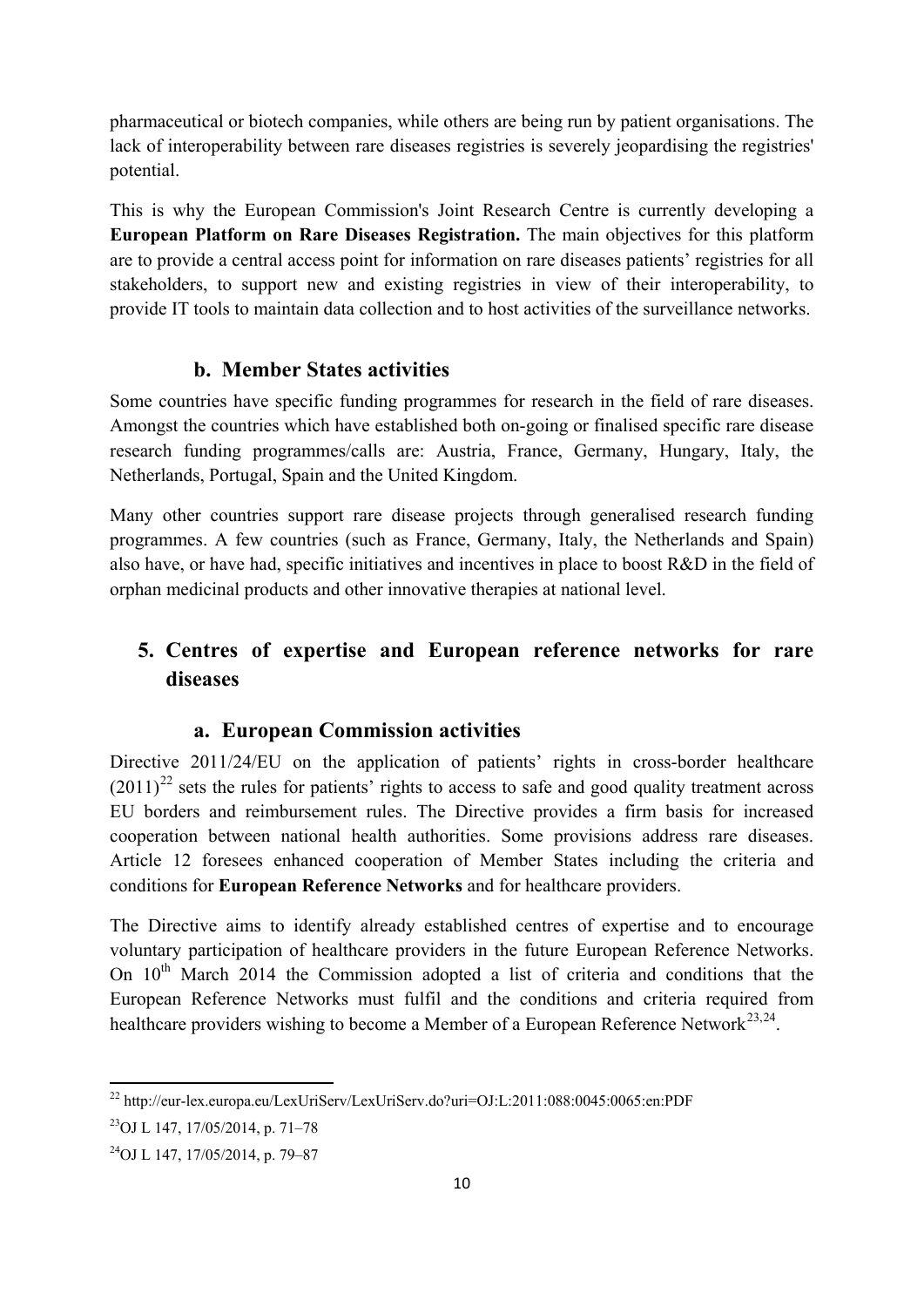Before the adoption of Directive 2011/24/EU, the Commission supported **10 specific pilot European Reference Networks for Rare Diseases** through the EU Health Programme. Experience gained by these projects helped to design a legal framework and will serve future European Reference Networks.

List of **pilot European Reference Networks for Rare Diseases**

- **Dyscerne**: European Network of Centres of Reference for Dysmorphology
- **ECORN CF**: European Centres of Reference Network for Cystic Fibrosis
- **PAAIR**: Patient Associations and Alpha1 International Registry,
- **EPNET** European Porphyria Network,
- **EN-RBD** European Network of Rare Bleeding Disorders, Paediatric Hodgkins Lymphoma Network
- **NEUROPED**: European Network of Reference for Rare Paediatric Neurological Diseases
- **EURO HISTIO NET**: A reference network for Langerhans cell histiocytosis and associated syndrome in EU
- **TAG**: Together Against Genodermatoses
- **CARE NMD**: Dissemination and Implementation of the Standards of Care for Duchene muscular Dystrophy in Europe

## **b. Member States activities**

Member States have taken very different approaches in the organisation of the centres of expertise within their healthcare systems. Some countries have formally designated centres of expertise for rare diseases: France, Denmark, Spain and the United Kingdom. Italy has regionally designated centres of expertise for rare diseases.

Designation criteria vary from country to country, sometimes even from region to region within a country, even if these criteria are often in line with EUCERD recommendations on quality criteria for centres of expertise for rare diseases in Member States<sup>25</sup>.

A number of countries have centres of expertise for rare diseases which, while not officially designated, are acknowledged by authorities to varying degrees: Austria, Belgium, Croatia, Czech Republic, Cyprus, Germany, Greece, Hungary, Ireland, the Netherlands, Sweden, and Slovenia.

A number of countries have centres of expertise for rare diseases which are recognised by reputation only, sometimes self-declared as centres of expertise: Bulgaria, Estonia, Finland, Latvia, Lithuania, Portugal, Poland, Romania, and the Slovak Republic.

 $\overline{a}$ 

<span id="page-11-0"></span><sup>&</sup>lt;sup>25</sup> http://www.eucerd.eu/?post\_type=document&p=1224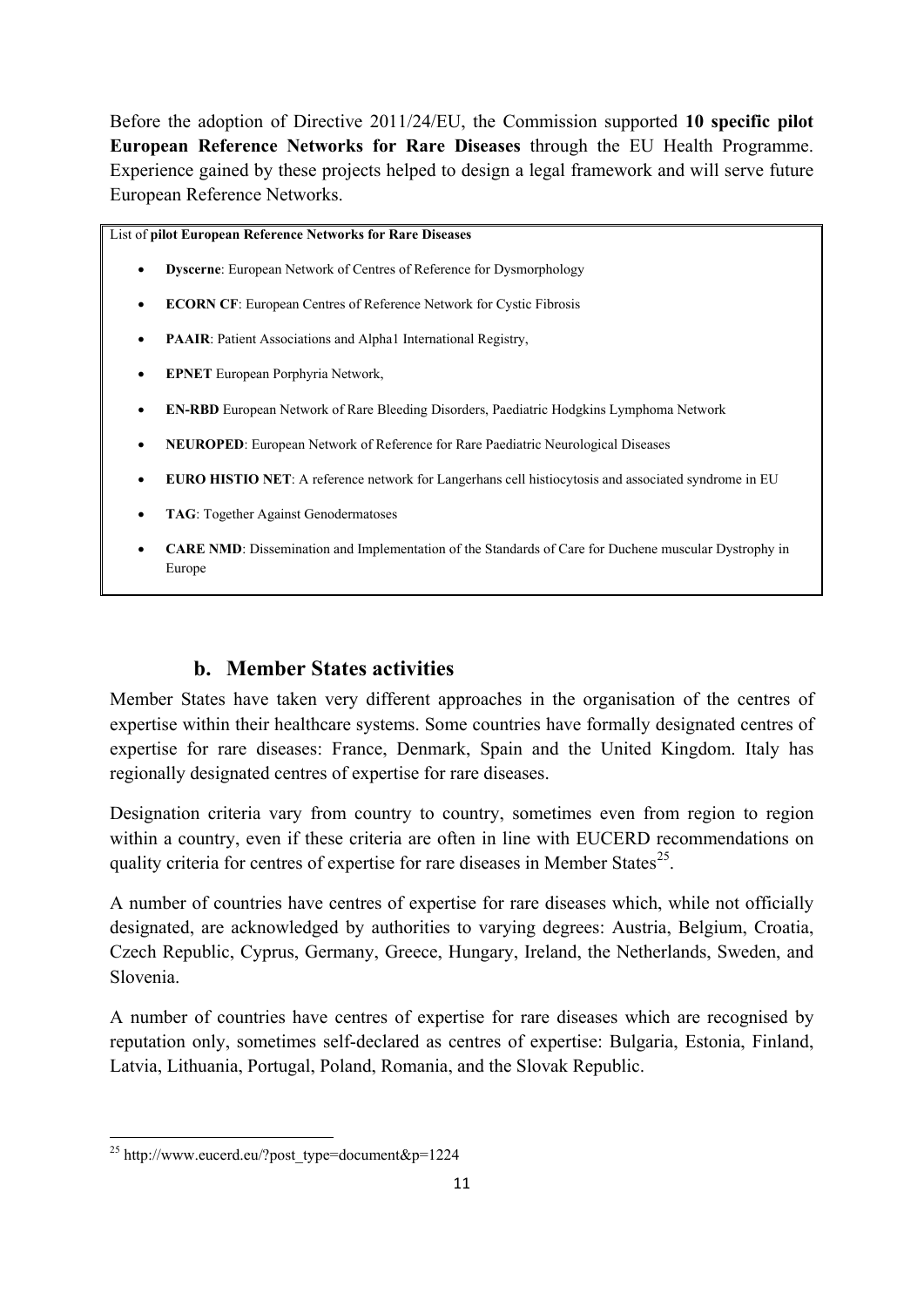## **6. Gathering the expertise on rare diseases at European level**

*Objectives for action:* under Section V of the Council Recommendation, Member States are called upon **to gather national expertise on rare diseases and support its pooling**.

The majority of Member States support the pooling of expertise with European counterparts in order to foster the sharing of best practices on diagnostic tools and medical care as well as education and social care in the field of rare diseases. Several of them have organised education and training for health professionals to make them aware about existing resources available.

In order to support this process, the Commission recently co-funded the **Rare Best Practices project**<sup>[26](#page-12-0)</sup>. This is a four-year project (January 2013-December 2016) co-funded by the Seventh Framework Programme for Innovation and Technological Development (FP7).The main aims of the project include: elaborating standards and transparent reliable procedures for the development and evaluation of clinical practice guidelines for rare diseases and establishing consensus on an innovative methodology.

## **7. Empowerment of patients' organisations**

## **a. European Commission activities**

*Objectives for action:* under Article 6 of the Council Recommendation, Member States are called on to consult patients′ organisations on the policies in the field of rare diseases and to promote the activities of these organisations.

The participation of patients' organisations in all aspects of the development of rare diseases policy is very important for identifying patients' needs. The Commission is supporting this approach at EU level by involving European umbrella patients' organisations in various actions such as expert groups and committees.

The Commission has also provided operating grants to patients' organisations via the EU Health Programme.

## **b. Member States activities**

An increasing number of national alliances of rare disease patient organisations have been created in Europe. According to Orphanet, by the end of 2013 there were **2512 rare diseases specific patients' organisations** including 2161 national, 213 regional, 72 European and 61 international organisations.

All Member States which replied to the questionnaire engage in active dialogue with rare diseases patients' organisations, mainly by consulting patients and patients' representatives on the policies in the field of rare diseases.

<span id="page-12-0"></span><sup>26</sup> http://www.rarebestpractices.eu/  $\overline{a}$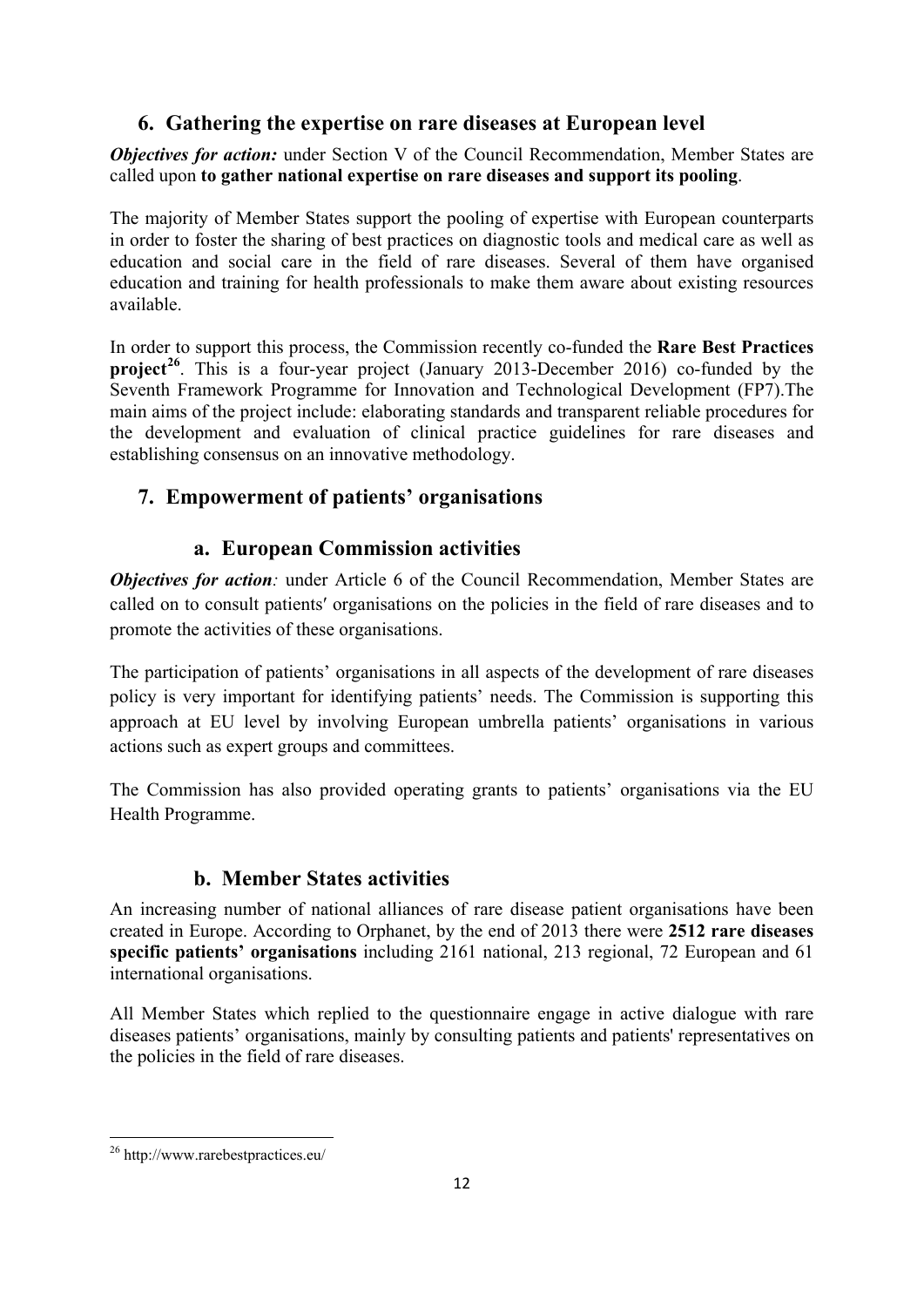### **8. Governance and European coordination**

*Objectives for action:* the Communication under point 7 states that the Commission should be assisted by an advisory committee on rare diseases.

Such a Committee was set up by Commission Decision of 30 November 2009 establishing a European Union Committee of Experts on Rare Diseases  $(2009/872/EC)^{27}$ . The Committee's work resulted in the adoption of five sets of recommendations and an opinion, along with the publication of a bi-monthly newsletter and an annual report on the State of the Art of Rare Diseases Activities in Europe which describes activities at Member State, EU and global levels.

The Committee was recently replaced by the Commission expert group on rare diseases<sup>[28](#page-13-1)</sup> in line with provisions of the Framework for Commission expert groups: horizontal rules and public register $^{29}$  $^{29}$  $^{29}$ .

The expert group is composed of Member States' representatives, as well as representatives of patients' organisations, European associations of producers of products or service providers, European professional associations or scientific societies and individual experts. The main task of the expert group is to advise the Commission in the implementation of Union actions on rare diseases including drawing up of legal instruments, policy documents, guidelines and recommendations.

### **9. Actions to increase high-quality health care for rare diseases**

### **a. Regulation on Orphan medicinal products**

In response to a public health concern and in order to stimulate the research and development of orphan medicines, the EU adopted the Orphan Regulation which aims to provide incentives for the development of orphan medicinal products. Regulation (EC) No  $141/2000^{30}$  $141/2000^{30}$  $141/2000^{30}$  of the European Parliament and of the Council establishes a centralised procedure for the designation of orphan medicinal products and puts in place incentives for the research, marketing and development of medicines for rare diseases.

As of January 2014, more than **90 orphan medicines have been authorised** by the European Commission. Equally important, the European Commission has designated more than 1000 products as orphan medicinal products<sup>31</sup>. The sponsors developing these products benefit from incentives such as protocol assistance. This assistance should facilitate the development and authorisation of innovative medicines for the benefit of the patients.

In recent years, the number of designations has increased while the number of authorisations has remained stable (7 authorisations in 2013 versus 10 authorisations in 2012).

<span id="page-13-0"></span><sup>27</sup> http://eur-lex.europa.eu/LexUriServ/LexUriServ.do?uri=OJ:L:2009:315:0018:0021:EN:PDF **.** 

<span id="page-13-1"></span><sup>&</sup>lt;sup>28</sup> http://ec.europa.eu/health/rare\_diseases/docs/dec\_expert\_group\_2013\_en.pdf

<span id="page-13-2"></span> $^{29}$  http://ec.europa.eu/transparency/regexpert/PDF/C 2010 EN.pdf

<span id="page-13-3"></span><sup>30</sup> http://eur-lex.europa.eu/LexUriServ/LexUriServ.do?uri=OJ:L:2000:018:0001:0005:en:PDF

<span id="page-13-4"></span> $31 \text{ http://ec.europa.eu/health/human-use/orphan-medicines/index_en.htm}$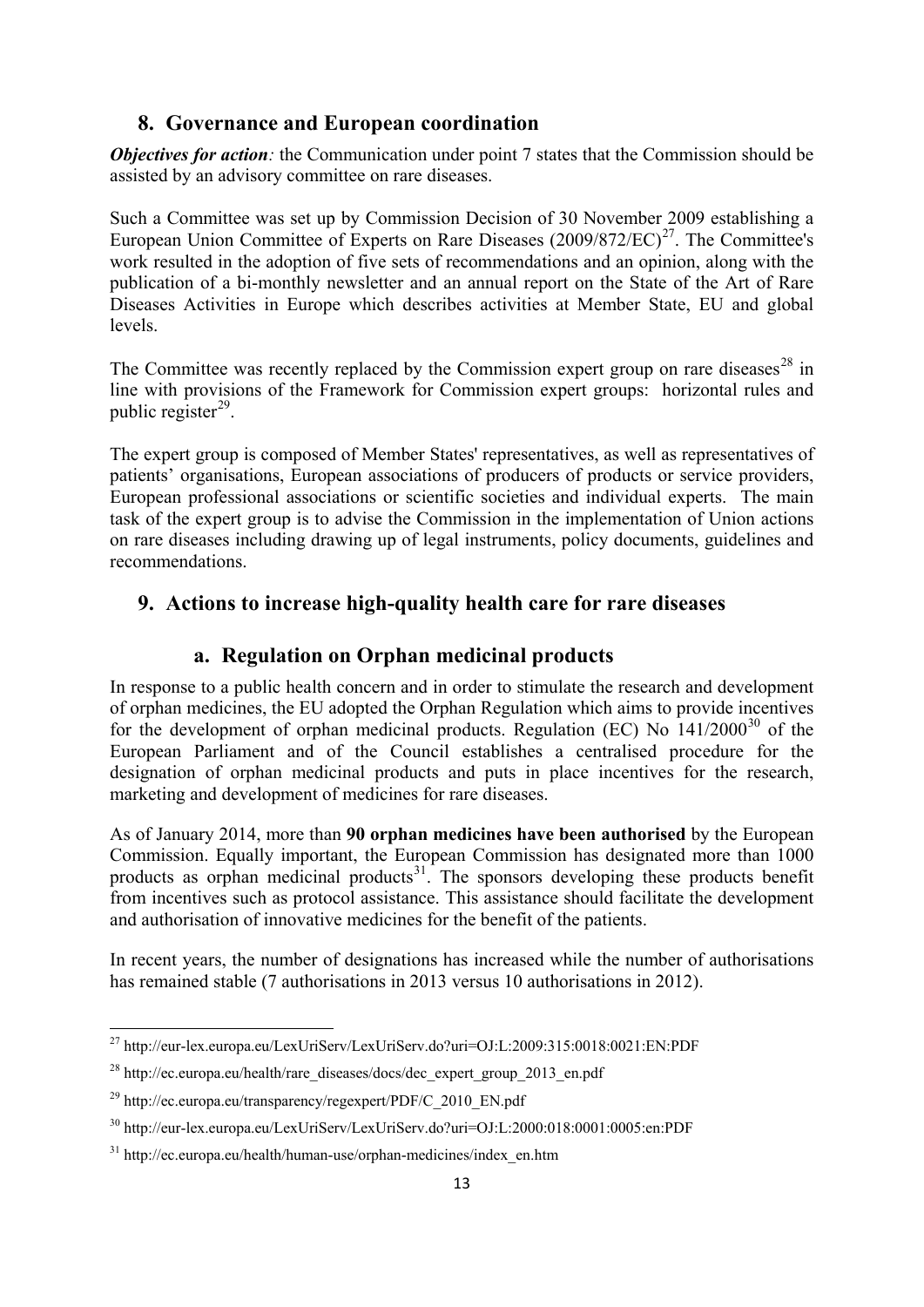#### **b. Facilitating access to orphan medicinal products**

Despite these incentives, authorised orphan medicinal products are not available in all EU Members and access for patients is not equal in all EU Member States. Moreover, important delays in availability have been observed. A project has therefore been initiated by Member States and the Commission to coordinate investments in the evaluation of new medicines and in the exchange of information and knowledge $32$ .

Although decisions on pricing and reimbursement are an exclusive national competence, the Member States are faced with important and common challenges to provide affordable and sustainable access to valuable medicines for patients with obvious unmet medical needs. Meeting these challenges can pose even more of a problem when limited numbers of patients are concerned and possible treatments to meet the unmet medical needs are scarce and expensive, as is often the case with rare diseases and orphan medicinal products.

#### **Working Group "Mechanism of Coordinated Access to Orphan Medicinal Products" under the Process on Corporate Responsibility in the Field of Pharmaceuticals**

The main objective of the working group  $33$  was to examine how to provide "real life access" to orphan medicinal products for patients suffering from rare diseases. The main recommendation of the group was to develop a coordinated mechanism between volunteering Member States and sponsors to evaluate the value of an orphan medicinal product, which could be based on a transparent value framework, in order to support the exchange of information aimed at enabling informed decisions at Member State level on pricing and reimbursement. This should lead to more rational prices for payers, more predictable market conditions for industry and more equitable access for patients.<sup>[34](#page-14-2)</sup>

#### **c. Population screening for rare diseases**

*Objectives for action:* In the Communication under point 5, the Commission committed **to evaluating current population screening** (including neonatal screening) strategies for rare diseases.

The Commission commissioned a report on the practices of newborn screening for rare disorders implemented in all the EU Member States including the number of centres, an estimation of the number of infants screened and the number of disorders included in the newborn screening as well as reasons for the selection of these disorders<sup>35</sup>. The majority of Member States covered by this report has a body which oversees newborn screening. The

<span id="page-14-0"></span><sup>&</sup>lt;sup>32</sup>http://ec.europa.eu/enterprise/sectors/healthcare/competitiveness/process\_on\_corporate\_responsibility/platform \_access/index\_en.htm#h2-2

<span id="page-14-1"></span><sup>&</sup>lt;sup>33</sup>http://ec.europa.eu/enterprise/sectors/healthcare/competitiveness/process\_on\_corporate\_responsibility/platform \_access/index\_en.htm#h2-2

<span id="page-14-2"></span><sup>&</sup>lt;sup>34</sup> After the group concluded their work in 2013, a few working group members pursued the discussions on the initiative of the Medicines Evaluation Committee (MEDEV, an informal group of experts from statutory health insurance institutions in Europe) with a view to put the group's conclusions into practice and set up pilot projects.

<span id="page-14-3"></span><sup>35</sup> http://ec.europa.eu/eahc/news/news104.html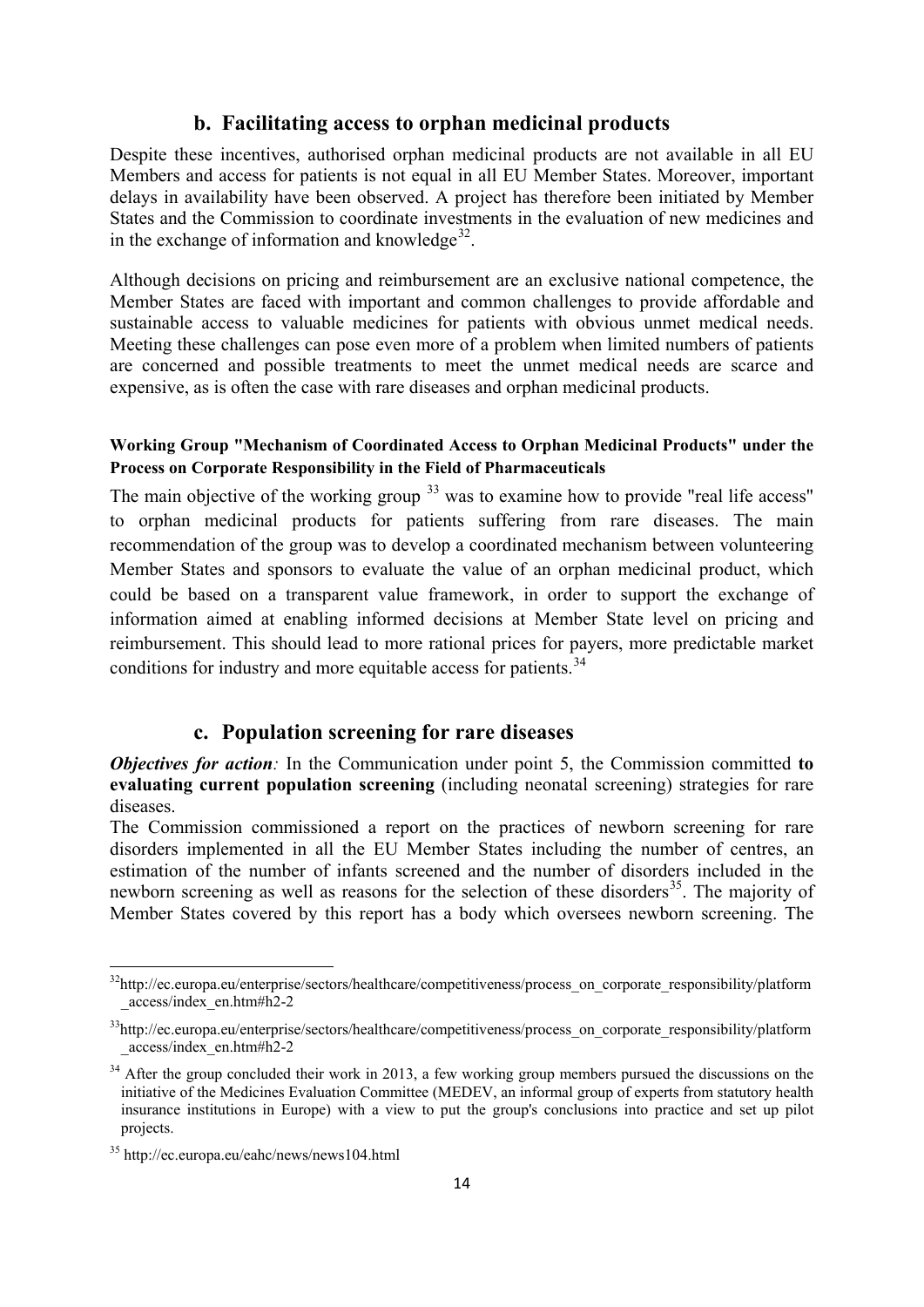#### **numbers of diseases screened vary substantially between Member States, from one in Finland to 29 in Austria.**

On the basis of this report, the EU Committee of experts on rare diseases adopted an opinion on potential areas of European collaboration in the field of newborn screening<sup>[36](#page-15-0)</sup>.

### **10.Global dimension of the rare diseases policy**

*Objectives for action:* The Communication aims at **fostering cooperation on rare diseases at an international level** with all interested countries and in close collaboration with the World Health Organisation.

The European Union and its Member States are regarded as leaders in the development of actions for rare diseases. Actions undertaken by the EU and in Member States have influenced developments in this field in non-European countries, and political and technical developments in European Union also had a significant impact on other countries' rare diseases policy.

Several specific actions have been taken up by non-European countries, sometimes as a result of being visible on the Internet, as in the case of Orphanet which publishes on-line information in seven languages and has gained importance as a truly global source of information. Other initiatives are supporting global international organisations in their work related to rare diseases, such as for example the EUCERD Joint Action involvement in the ICD-10 update. The International Rare Disease Research Consortium<sup>[37](#page-15-1)</sup> is an excellent example of international cooperation initiated by the European Commission.

The European Commission policy on rare diseases has as well benefited from policy achievements in other countries.

### **11.Conclusions and proposals for the future**

According to the Council recommendation, the implementation report should consider the extent to which the proposed measures are working effectively and the need for further action to improve the lives of patients affected by rare diseases and those of their families.

The European Union has come a long way in fostering co-operation to improve the lives of people suffering from a rare disease since the adoption of the Commission Communication in 2008 and the Council Recommendation in 2009.

By and large the objectives of the Communication and the Council Recommendation have been **reached. Both have served to strengthen the cooperation** between the European Union, the Member States and all the relevant stakeholders.

The Commission has fostered the exchange of experiences to help Member States develop their national plans or strategies for rare diseases.

<span id="page-15-0"></span><sup>&</sup>lt;sup>36</sup> http://www.eucerd.eu/wp-content/uploads/2013/07/EUCERD\_NBS\_Opinion\_Adopted.pdf **.** 

<span id="page-15-1"></span><sup>37</sup> Read more on the IRDiRC website: [http://www.irdirc.org](http://www.irdirc.org/)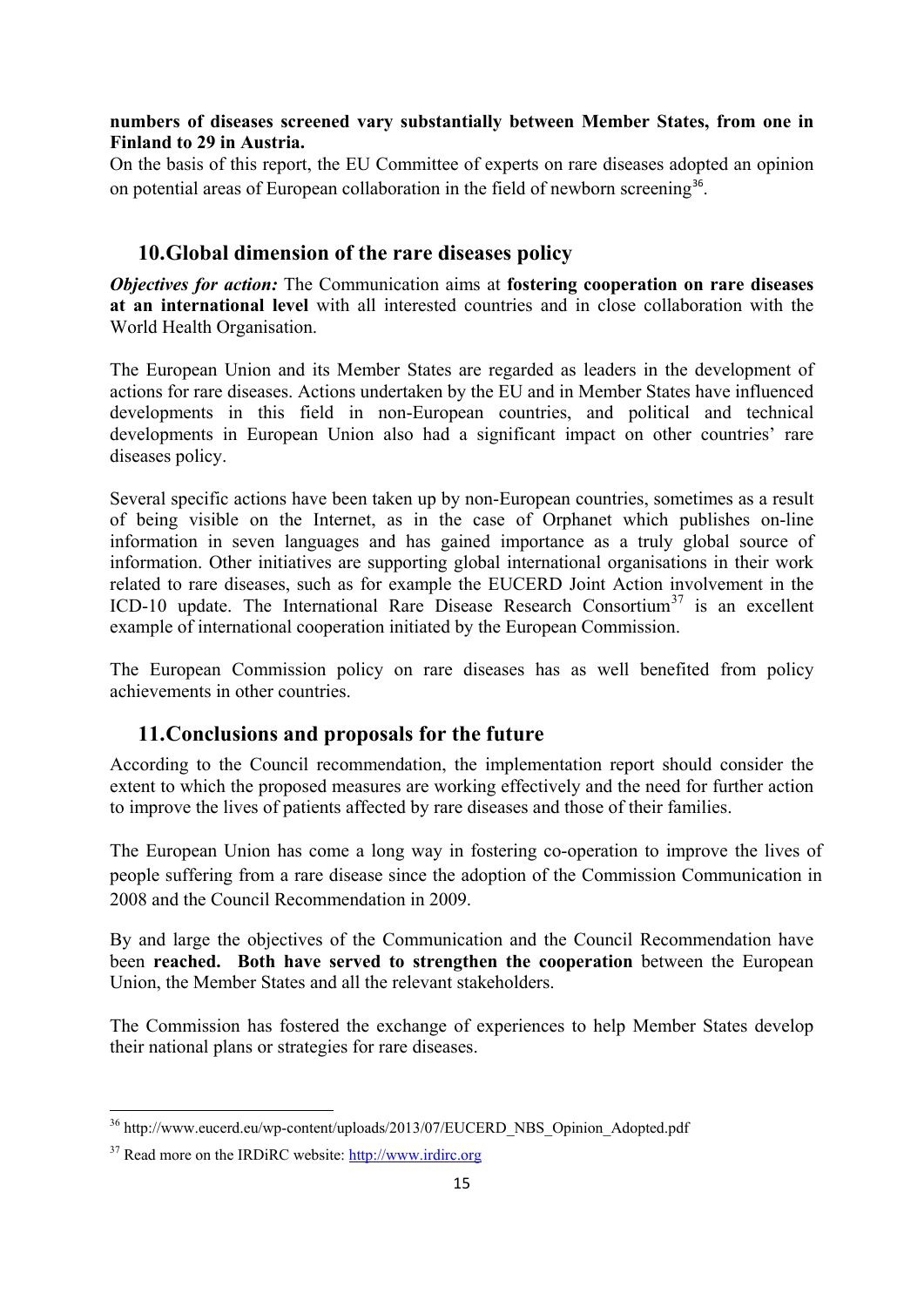This has supported a significant number of Member States to put in place dedicated plans to address rare diseases: 16 Member States now have rare diseases plans (as compared to only 4 in 2008) and a significant number are close to adopting a plan. Supporting Member States in this endeavour remains the key priority for the Commission's work in this area.

Despite such encouraging progress, there is still a long way to go to ensure that people suffering from a rare disease can obtain the right diagnosis and best possible treatment throughout the EU. There are still Member States who do not yet have a national plan or strategy. In those Member States that do have a national plan or strategy in place, implementation has mostly started only recently and needs to be monitored.

This is why action on rare diseases features prominently in the new Health Programme and the new EU Research and Innovation Programme Horizon 2020. The following actions are envisaged to continue supporting Member States:

- Maintain the EU's **coordinative role** in the development of the EU policy on rare diseases and to support Member States in their activities on the national level.
- Continue to support the development of high quality **National Rare Diseases Plans/Strategies** in the European Union.
- Provide continued support for the **International Rare Disease Research Consortium** and initiatives developed under its umbrella.
- Continue to ensure **proper codification of rare diseases**.
- Work further **to decrease inequalities between patients** with rare diseases and patients suffering from more common disorders and to support initiatives promoting equal access to diagnosis and treatment.
- Continue to promote patients empowerment in all aspects of rare diseases policy development
- Continue activities increasing public awareness about rare diseases and EU activity in this field
- Make use of the Directive 2011/24/EU on the application of patients' rights in crossborder healthcare to bring together **European Reference Networks** on rare diseases. Support the development of the tools facilitating **cooperation and interoperability of the European Reference Networks** for rare diseases.
- Stimulate development and use of **eHealth solutions in the area of rare diseases**.
- Implement and continue support for the **European Platform on rare diseases registration.**